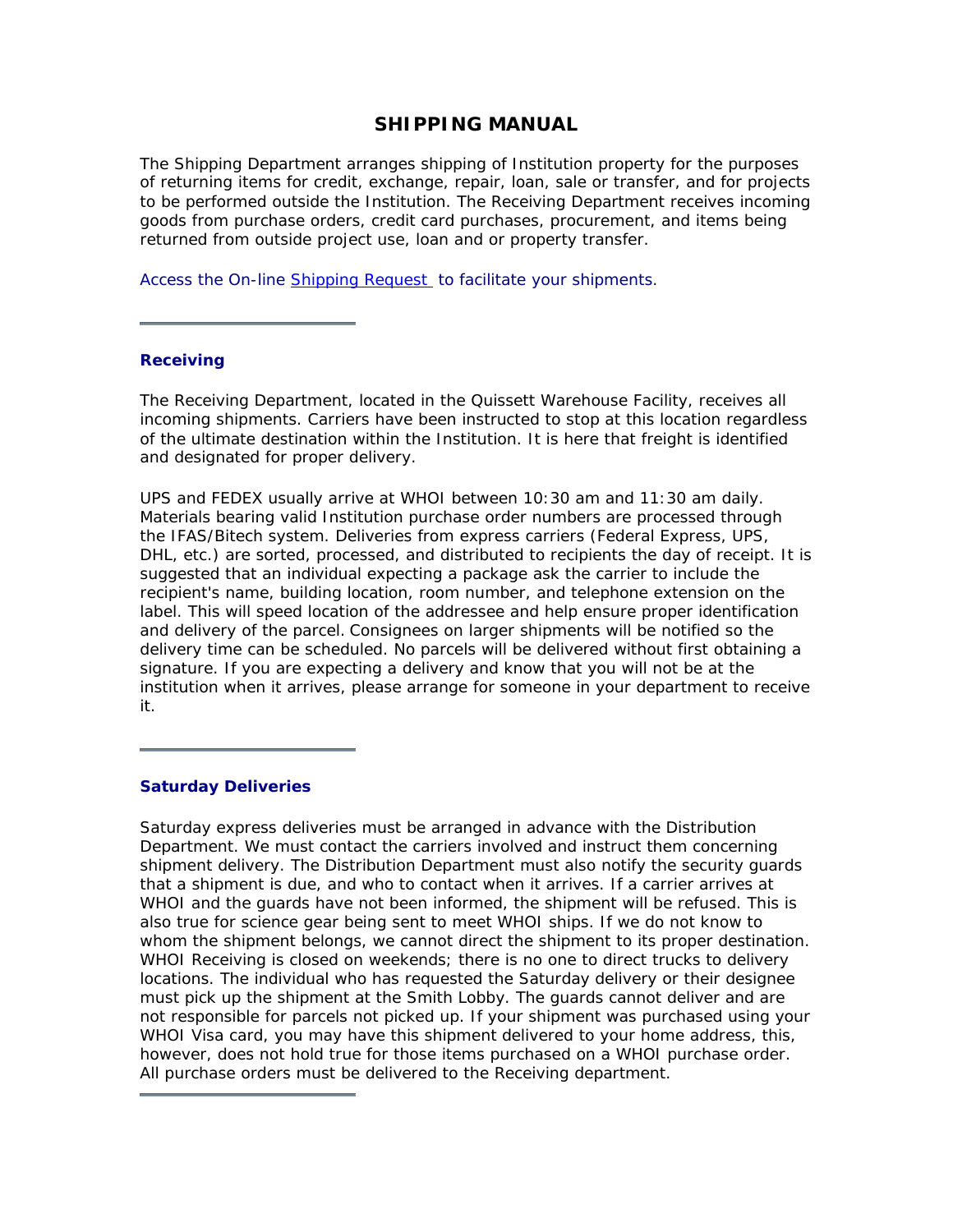#### **Return, Repair, or Exchange**

The Procurement Department must notify any vendor whose material is being returned for repair, exchange, or credit. Most manufacturers will not accept freight unless a return authorization number (RMA) has been assigned to the shipment for identification when arriving at their receiving door. The Shipping Department will not return material to a manufacturer without authorization from the Procurement Department. Upon receipt of authorization to return your package, the Shipping Department will assign its own return authorization number for identification when your package is returned to us, so we can deliver the shipment to you. *It is very important that you supply the Purchase Order number on returned goods to help expedite this process*.

#### **Summary**

The Distribution Department exists to serve your shipping and receiving needs. We are always glad to answer your questions as best we can. When calling to inquire about an incoming shipment, it is helpful if you give the purchase order number. Often, shipments come in under different names and an important package could be out for delivery or sitting in the Receiving Department waiting for delivery instructions from someone who may be at sea.

If you call a vendor looking for your purchased goods, and they indicate they have been shipped, ask for the tracking number and the name of the transport company. All carriers use tracking numbers of some kind. This information allows us to call the carrier directly about the location of the shipment. Should your shipper not have that information available, chances are your order has not been shipped.

When preparing for a cruise from WHOI, we will be happy to send a truck to where you are putting your shipment together, and bring it to the Shipping Department. We will then band your boxes or repackage your shipment into larger containers for air, ground, or ocean transportation.

Please call with any questions. We will be happy to serve your needs.

### **Modes of Transportation**

For small domestic shipments up to 150 pounds, United Parcel Service (UPS) is generally the most appropriate and least expensive form of transportation. However, since UPS has certain limitations, other forms of transportation must be used when weight, size, distance or time elements dictate. The carriers listed below offer WHOI generous discounts for their services and, except for UPS, will accept freight on a collect basis from WHOI personnel working in the field. While there are other carriers that we use, this list will provide a general guide for seeking transportation services in unfamiliar places.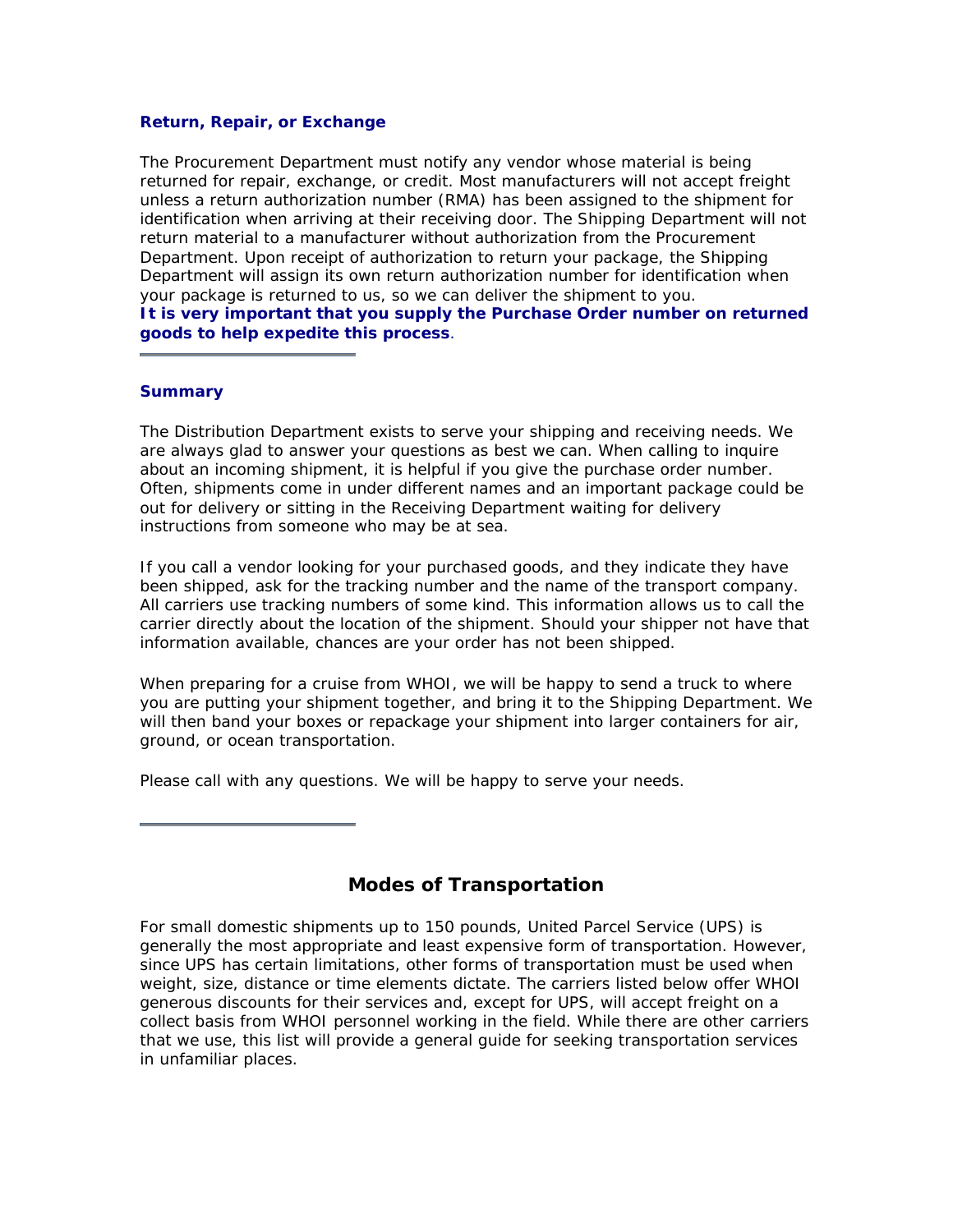| <b>Transportation Services</b>         |                          |                                                                                                                                                                 |
|----------------------------------------|--------------------------|-----------------------------------------------------------------------------------------------------------------------------------------------------------------|
| Carrier                                | Weight                   | <b>Modes</b>                                                                                                                                                    |
| <b>United Parcel</b><br>Service        | 0-150 lbs                | Ground, 3 day select, next-day and second-<br>day air (USA and Canada)                                                                                          |
| Federal<br><b>Express</b>              | 0-150 lbs                | Next-day air (priority and standard) and<br>economy second-day air (USA and<br>International)                                                                   |
| <b>DHL</b>                             | 0-100 lbs                | Air service to international points not served<br>by Federal Express                                                                                            |
| Service By Air<br>or Pilot             | Over 100<br><b>lbs</b>   | Next day, second day and deferred three to<br>four days (USA)                                                                                                   |
| <b>Yellow Freight</b>                  | 71-10,000<br>Ibs         | Less than truckload (LTL) service, road only<br>(USA, Canada, some service to Europe and<br>Asia)                                                               |
| Pilot,<br>Aim High,<br>Transwest       | $10,000 -$<br>45,000 lbs | Truck Load (TL) only (USA and Canada)                                                                                                                           |
| Barry Int'l or<br><b>Falcon Global</b> | <b>NA</b>                | All international shipments exported and<br>imported in air, sea and ocean containers in<br>less than container load (LCL) and full<br>container load (CL) lots |

# **Transportation Costs**

Because there are so many shipping variables, the Shipping Department does not maintain a complete list of rates for our various carries. We will be glad to furnish rate estimates for individual shipments upon request. We maintain a sizeable list of transportation vendors in addition to those shown above. This is to ensure that we have plenty of options to better negotiate price and service for researchers. Of course, we will do everything possible to honor specific routing instructions from our shippers.

While domestic rates can often be figured within a short period of time, international container rates may take some time to work up. WHOI's often remote destinations may involve more than one steamship line, and rate information may be delayed because of time zone differences and language barriers. In most cases the commodity has not previously been shipped from Woods Hole to a given destination; therefore, the Shipping Department must negotiate the steamship line rates well in advance of your departure. This should be done two months before you plan to leave WHOI.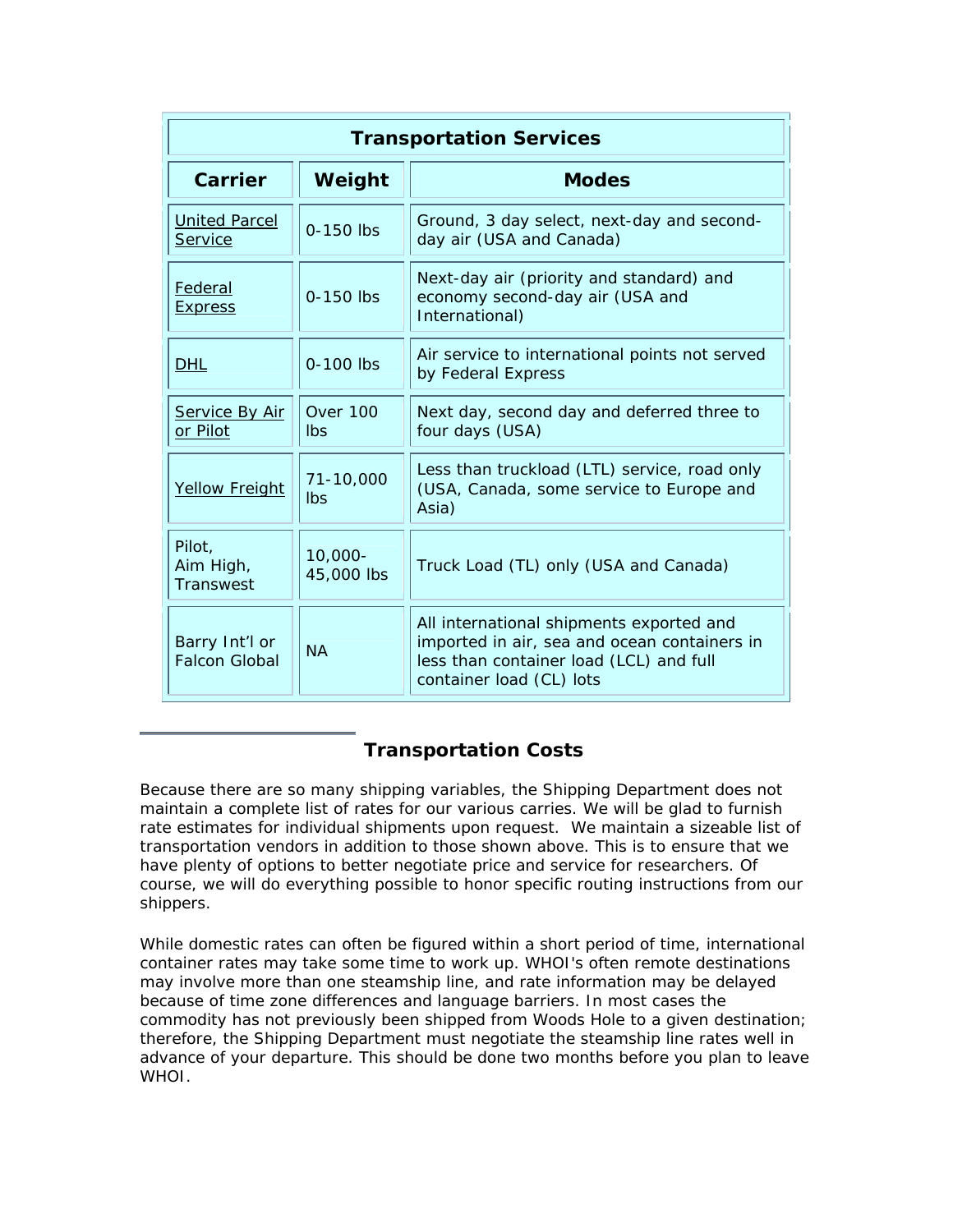When trying to estimate your own freight charges it is important to remember that shipments are rated based on their own weight (actual weight), or on their volume (dimensional weight) ,whichever produces the higher charges. Dimensional weight is computed by multiplying length X width X height and dividing by the dimensional factor – 166 if domestic, 194 if international. This rating process is used by all air carriers and many trucking companies as well.

Please complete the on-line Shipping Request with as much detailed information as possible. An accurate description of your item, including any hazardous material is essential. A complete delivery address, with phone numbers, is needed. A post office box cannot be used for a delivery address. Complete and accurate information allows the Shipping Department to route your shipment in the most cost effective manner without jeopardizing service or the departure of a scheduled cruise.

## **Domestic Shipping**

Most carriers on our domestic list stop at the Shipping/Receiving area daily. Therefore, we have an advantage in getting last minute material shipped to meet unexpected demands. A Shipping Request Form is necessary for the Shipping Department to properly prepare your paperwork. This form must include:

- a description of your shipment
- a value of your shipment (for insurance purposes)
- the destination
- a project or cost center (for shipping charges)
- the reason for shipping
- date when your shipment must arrive
- your name and extension

Less than Truck Load (LTL) transportation, including UPS Ground, is generally considered to be reliable and inexpensive, but can prove to be time consuming. Delivery to Washington or California, for instance, takes seven to ten working days. This does not include the day of pickup or the day of delivery. Maryland and Virginia are considered three to four day delivery service areas. Saturday pickup and delivery is not generally available using this mode of transportation.

Some trucking companies do offer an Express Service that is not as costly as air express but is more expensive than the normal trucking charge. This service is recommended for large shipments that need to be delivered within a short time frame. The Shipping Department can help you determine whether this service would be of benefit should your packing fall behind due to unforeseen problems.

Federal Express, Pilot Air Freight, and other air express services have various degrees of service available. Overnight service is expensive and, depending on what is being shipped, fairly dependable. This service is not available to all areas. Before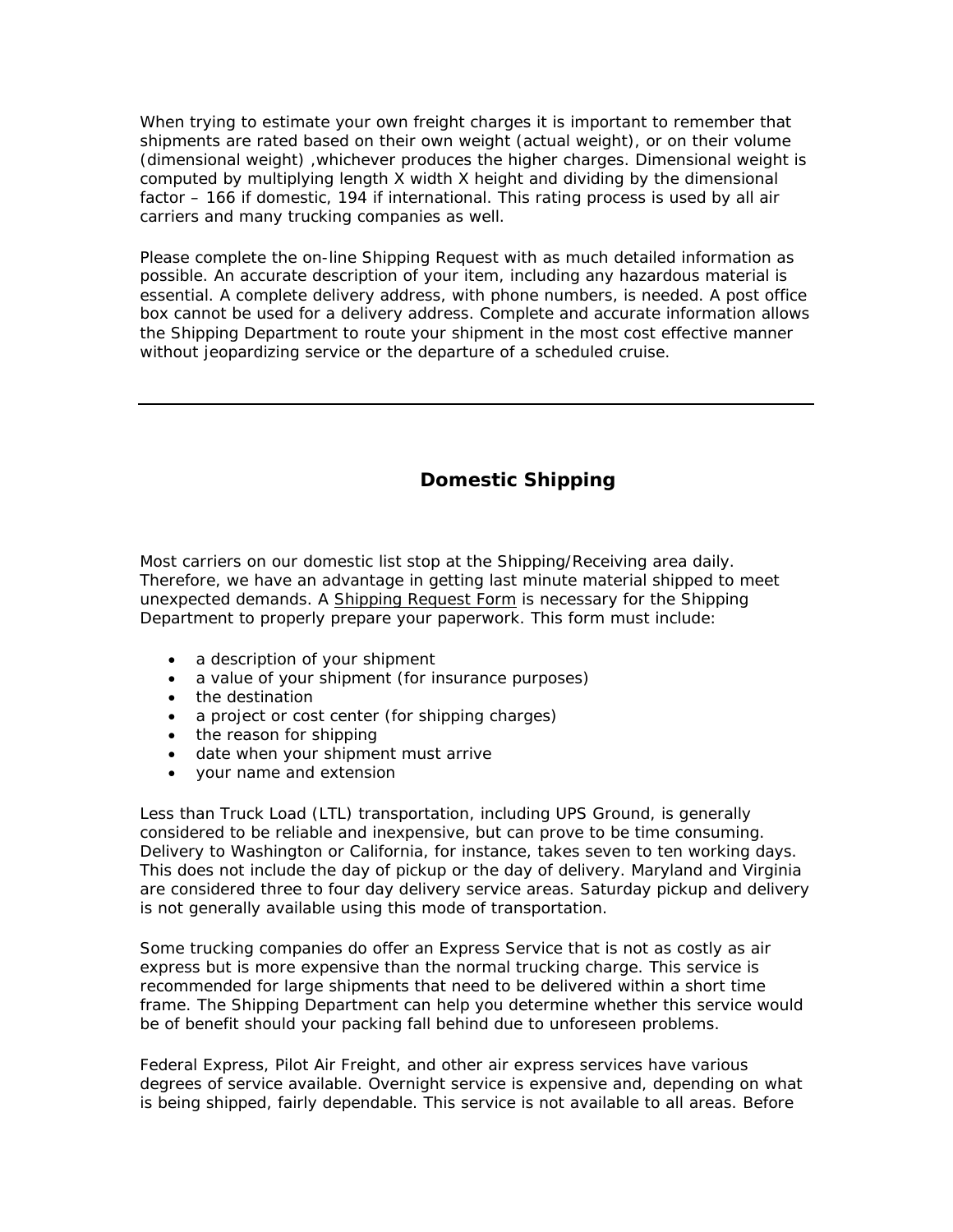you make commitments on delivery of your freight, check with the Traffic Department to see if that type service is available to the desired destination. International carriers do not offer next-day service due to customs paperwork and other shipping restrictions.

Economy air, with a transit time of three to five working days, is a reliable alternative when normal truck transport cannot meet a deadline

Truckload carriers (TL) offer vans, flat bed trailers, air ride (for fragile shipments) and drop-frame equipment (for very tall items). When using this mode of transportation, you are leasing the entire truck and paying an agreed-upon dollar amount based on the quote received. The advantage over LTL carriers is that this mode of transportation is very reliable and takes less time to arrive at destinations. The driver who loads is usually the driver who unloads. For planning purposes, a trucker can legally travel 500 miles per day. Two-person teams travel 1,000 miles per day or nonstop to the destination, but there is an extra charge for team service.

## **International Shipping**

International shipping is not as confusing as customs officials make it sound. When preparing your international shipment it is very important to itemize the contents of the shipment into an Export List. This itemized list can be attached to the Shipping Request or it can be emailed to the Shipping Dept. Expendable items that have limited value do not need to be itemized: for example, it is not necessary to write down x number pads of paper or x number of pens and pencils; "pads of paper" and "pens" will suffice. It is recommended that you *do not* ship personal items with your science gear. This will often cause the customs officials to inspect the shipment and result in a delay. Remember, customs officials are tax collectors and they look for items that could be sold or traded within their country. Boots, rain gear and cold weather deck clothing should be put down as deck gear. Radios, tape players, and cameras should be hand carried and registered with US Customs before leaving the country. These items are not considered scientific equipment. An Export List or Shipping Request Form must be prepared for all items being shipped or hand carried to any foreign country. Items placed aboard research vessels that will be visiting foreign ports also require an Export List. These forms are for use in preparing the required US export documents created by the Shipping Department. (The "invoice", in this case, is not a billing form but rather a list of items already owned by the Institution.) All items must show the country of manufacture and present value. Remember that some countries have an import tax; thus it is important not to overvalue items on customs and invoice declarations. If the item is of foreign manufacture, model number and serial number must be shown for registration with US Customs for return to the United States.

All equipment should be properly marked with country of manufacture. Equipment manufactured at Woods Hole should be marked "Made at Woods Hole Oceanographic Institution USA". Any item not marked could be assumed to be of foreign origin and be subject to duties upon return to the United States.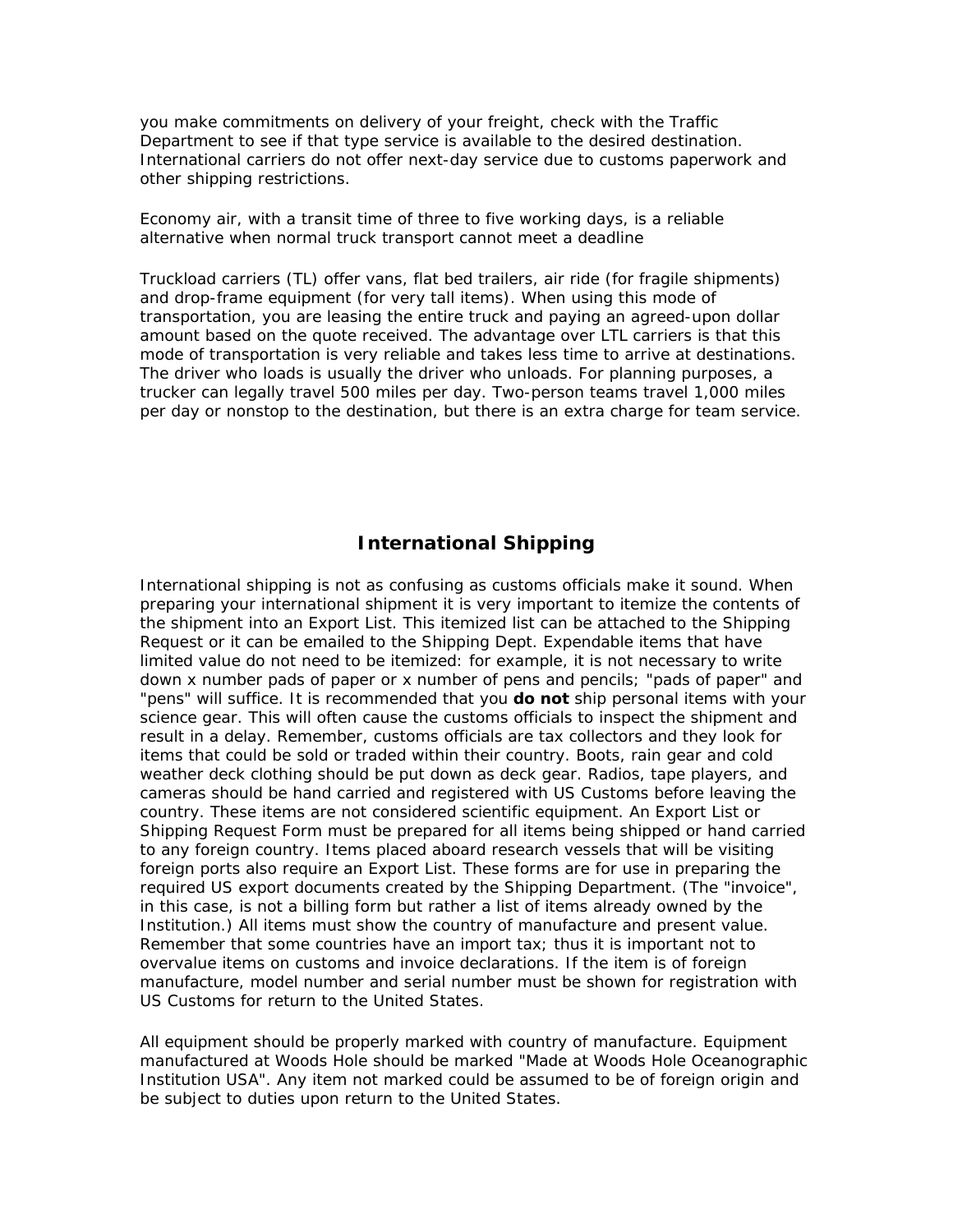When shipping research equipment and associated material back to the US a copy of the original itemized list must be sent to the Shipping Dept. as it will required for clearing the shipment through US Customs. However, if some items have been left at sea or other location, a new itemized list must be prepared. In either case, you must send the Shipping Department a copy of the invoice so that when your shipment arrives in Boston we can have our customs broker clear the shipment through customs. Though you may have given the agent numerous copies of the itemized list, do not assume that any of those copies will arrive with the shipment. Rarely does an itemized list remain with a shipment when you turn it over to an agent or airline in a foreign port. Once your shipment returns without the paperwork, it will remain in customs until they receive a properly completed itemized list with descriptions of the goods, their countries of manufacture and their values.

It is most important to have the foreign agent send the *original Bill of Lading to our broker, Barry International* when shipping an ocean container back to WHOI. The steamship lines will not release the equipment without this important document. If this Bill of Lading is sent to you and you're on vacation or on another cruise, then the container will sit at the container yard accumulating storage charges while you are away.

When sending air freight back to WHOI, ask the agent to fax the Shipping Department all pertinent information (air-bill number, flight, date of shipment, number of pieces, etc.) for our follow-up. If we do not know a shipment is coming, we cannot notify our broker that it will be needing customs clearances. Please *don't forget to alert the Shipping Department beforehand, or call us immediately* when you arrive back at WHOI. You may always send a shipment *freight collect* to WHOI and our broker will advance airline charges upon its arrival. *Do not* send freight back to WHOI *C.O.D. (Cash on Delivery)* unless *you* are prepared to give the driver *cash* (no checks accepted) for all the transportation charges. The freight will not be unloaded without full payment for all charges. Always ask the agents or carriers for air-bill number, bill of lading numbers, or copies of any other documents before you leave the country of export. If a shipment should go astray or be damaged, these documents will help the Shipping Department track the shipment while in transit and/or file claims within a reasonable period of time with the proper transportation agency. Notify the Shipping Department as soon as possible if there are damages or shortages.

Always consign equipment returning from foreign locations to:

**Woods Hole Oceanographic Institution c/o Barry International Forwarding, Inc. 88 Black Falcon Avenue, Suite 167 S. Boston, Mass. 02210 United States of America**

> **Leo J. Barry Phone Number 1-617-261-3500 Fax number : 617-261-3565 e-mail <leoj@barryintl.com>**

When sending back material from overseas, first consider the time period in which you will next be needing it. There is *no* next day air service on international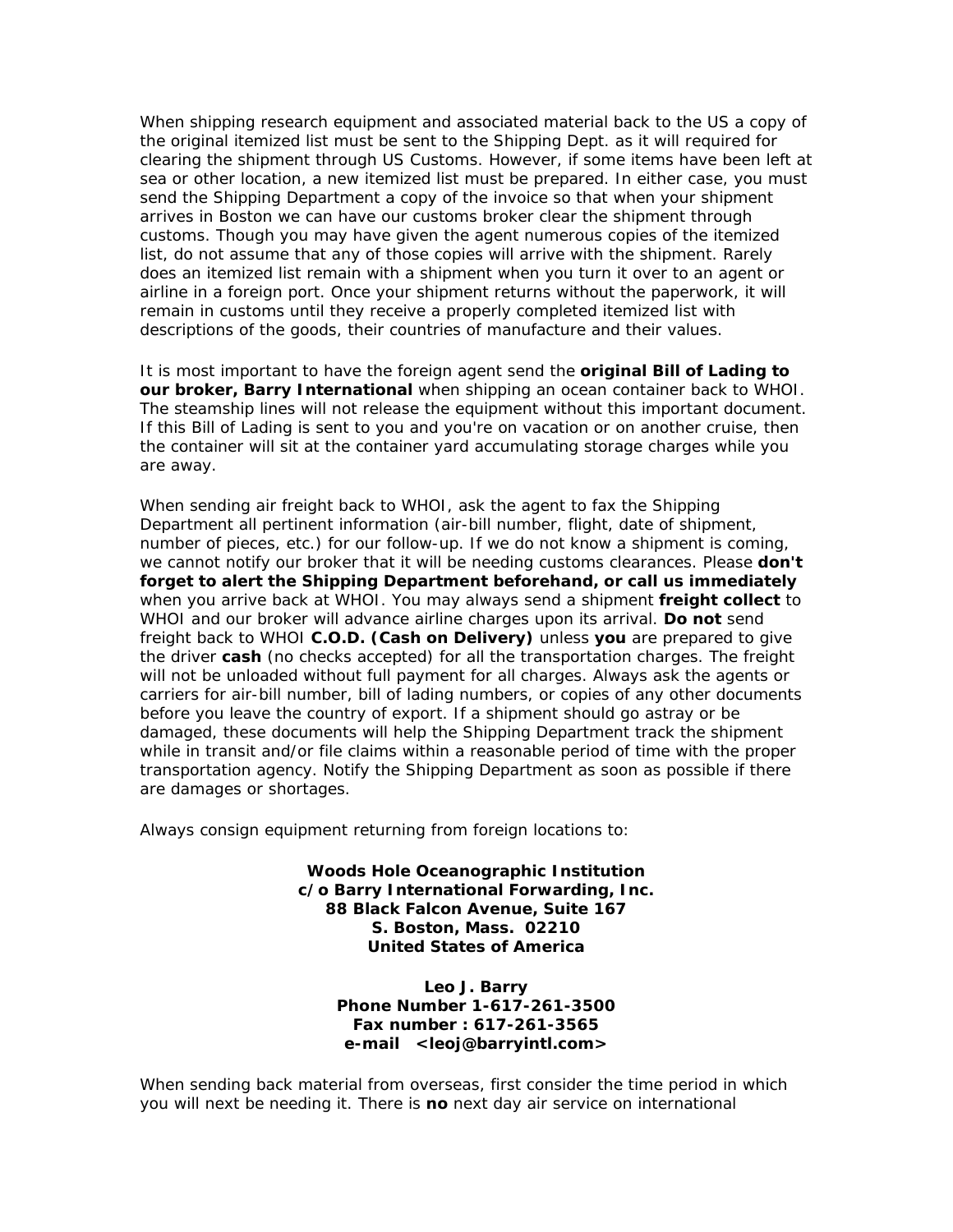shipments. Also, there is nothing that can be done to expedite entry into the country in regards to US Customs or airline schedules. Steamship lines carrying ocean containers send their vessels into many ports enroute to Boston. Far East steamship lines don't call at East Coast ports. They prefer to use mini land bridge (railroad stack trains) to deliver equipment to East Coast cities. This takes time, generally four to six weeks for a container returning from a foreign port.

Air freight service is only as good as the agent. Agents do not always put science interests first. Agents work for the ships, and therefore respond to the masters of the vessels and not to gear that needs to be transported for science. Airline, steamship, and trucking personnel work for you. A little extra time spent dealing with the carrier often will get the shipment out the door of the agent's facility sooner than waiting for the agent to finish with the ship's business.

Most common carriers have LCL service to and from overseas ports. This service is quite good and easy to use. Fill out a **Bill of Lading** and an itemized list; these are generally all that will be needed to ship your equipment back to WHOI from an overseas port. If you want to use ocean freight for your return shipment, check with the Shipping Department to see if this type of service is available in the port you will be returning from. This service is inexpensive, but takes time (allow four to six weeks).

## **Shipping Hazardous Materials**

Shipping of hazardous materials is a difficult business. It requires careful attention from scientists and shipping personnel - and sometimes even the best efforts fail because the shipment can be refused transport at several points on its journey.

Regulations published by the Department of Transportation (DOT), the International Air Transport Association (IATA), and the International Maritime Dangerous Goods Code (IMCO) state that certain types of cargo are subject to transport restrictions. These regulations list and define restricted articles, noting which ones may or may not be carried, the quantity allowed, and the packaging and documentation required. The list includes flammables (solid, liquid, or gaseous), corrosives, poisons, radioactive and magnetic material, noxious or irritating substances, and articles possessing inherent qualities that make them unsuitable for carriage without special provisions. The regulations state what type packing is required and what type vehicle may carry the articles. When hazardous materials are tendered to carriers (air, ground, or ocean), the proper shipping name must be used on the shipping documents; trade names are not acceptable. Hazardous material will not be accepted by carriers unless the shipper has certified that the shipment complies with all applicable regulations and articles are properly marked and labeled. The Shipping Department has personnel qualified to answer any questions you may have regarding hazardous material, and they will assist you in preparing the shipment. Please remember that Shipping can pack, label, and ship, but only you can tell us what you are shipping. Failure to notify the Shipping Department that hazardous material is in your shipment can result in serious fines to you and the Institution, should an undisclosed or improperly identified hazardous material be found.

**NOTE: Carriers will refuse shipments containing hazardous material when documentation, packaging, and labeling requirements are** *not exact***. Once a shipment is accepted by the restricted articles agent,**